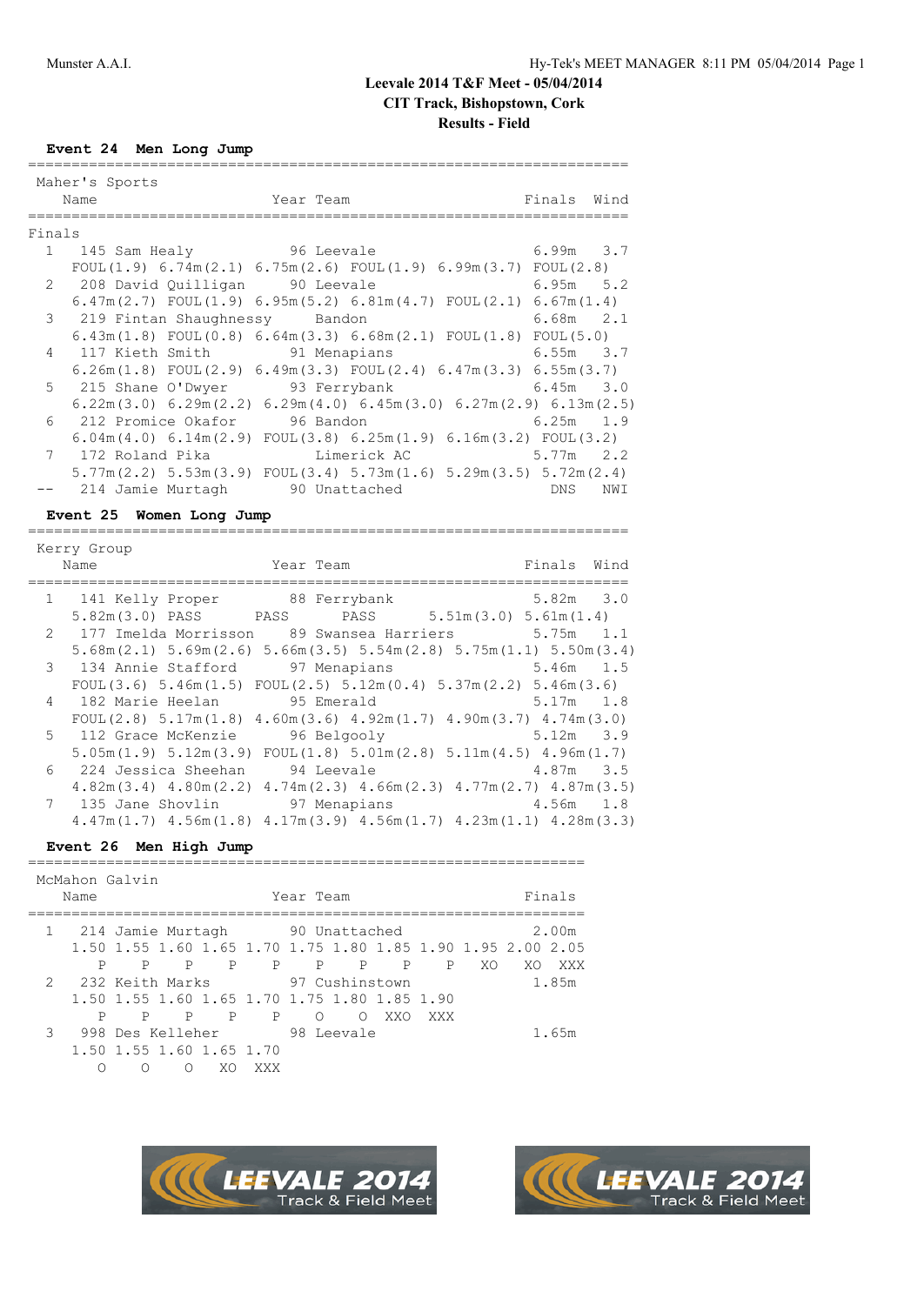### **....Event 26 Men High Jump**

|                                                          |                          | 145 Sam Healy                                                                                                           | 96 Leevale | <b>DNS</b> |  |  |
|----------------------------------------------------------|--------------------------|-------------------------------------------------------------------------------------------------------------------------|------------|------------|--|--|
|                                                          | Event 27 Women High Jump |                                                                                                                         |            |            |  |  |
| Performance Physiotherapy<br>Finals<br>Name<br>Year Team |                          |                                                                                                                         |            |            |  |  |
| 1                                                        | P                        | 210 Neasa Murphy 97 Ferrybank<br>1.40 1.45 1.50 1.55 1.60 1.65 1.70<br>P.<br>$\mathsf{P}$<br>$\Omega$<br>$\overline{O}$ | O XXX      | 1.65m      |  |  |
|                                                          | P                        | 1 162 Shannon Dawkins St. Joseph's<br>1.40 1.45 1.50 1.55 1.60 1.65 1.70<br>$\circ$ $\circ$<br>$\circ$<br>$\mathbb{P}$  | O XXX      | 1.65m      |  |  |
|                                                          | P                        | 3 209 Sorcha Murphy 94 Ferrybank<br>1.40 1.45 1.50 1.55 1.60 1.65<br>$\mathbb{P}$<br>$\circ$ $\circ$                    | O XXX      | 1.60m      |  |  |
| 4                                                        | P                        | 112 Grace McKenzie 56 Belgooly<br>1.40 1.45 1.50 1.55 1.60 1.65<br>P<br>$\Omega$<br>$\Omega$                            | XO XXX     | 1.60m      |  |  |
|                                                          | O                        | 1.40 1.45<br>XXX                                                                                                        |            | 1.40m      |  |  |

# **Event 28 Men Shot Putt**

|              | Permanent TSB                                  |        |
|--------------|------------------------------------------------|--------|
|              | Year Team<br>Name                              | Finals |
|              |                                                |        |
| $\mathbf{1}$ | 101 Patrick McSweeney 93 Bandon                | 11.85m |
|              | 10.93m  11.63m  11.46m  11.04m  11.85m  11.50m |        |
| 2            | 108 Brian Hayes<br>75 Leevale                  | 10.76m |
|              | 10.23m FOUL 10.16m 10.76m FOUL PASS            |        |
|              | 3 106 Andre Christie<br>98 Leevale             | 8.04m  |
|              | 7.84m 7.53m 7.61m FOUL 8.04m 7.93m             |        |
|              | 98 Carraig na bhFear<br>111 James Sheehan      | DNS    |

### **Event 29 Women Shot Putt**

|              | Brookfield<br>Name<br>Year Team                                                         | Finals |
|--------------|-----------------------------------------------------------------------------------------|--------|
| $\mathbf{1}$ | 90 Blarney-Inniscarra<br>114 Niamh Murphy<br>12.15m  12.21m  12.44m  12.75m  FOUL  FOUL | 12.75m |
| 2            | 102 Laura McSweeney 95 Bandon                                                           | 12.22m |
| 3            | 11.58m  11.70m  12.22m  11.87m  11.91m  FOUL<br>110 Kayleigh Cronin<br>96 Unattached    | 10.43m |
| 4            | 9.94m FOUL FOUL 9.47m 10.43m 9.32m<br>112 Grace McKenzie<br>96 Belgooly                 | 10.30m |
|              | 9.10m 9.85m 10.30m 9.99m 8.89m 9.74m                                                    |        |
| 5            | 181 Erin Kingston<br>Bandon<br>9.34m 9.60m 10.17m 9.80m 9.62m 10.23m                    | 10.23m |
| 6            | 109 Aoife Doyle<br>98 Star of the Laune                                                 | 8.98m  |
|              | 7.78m 7.95m 8.49m 8.63m 8.44m 8.98m                                                     |        |



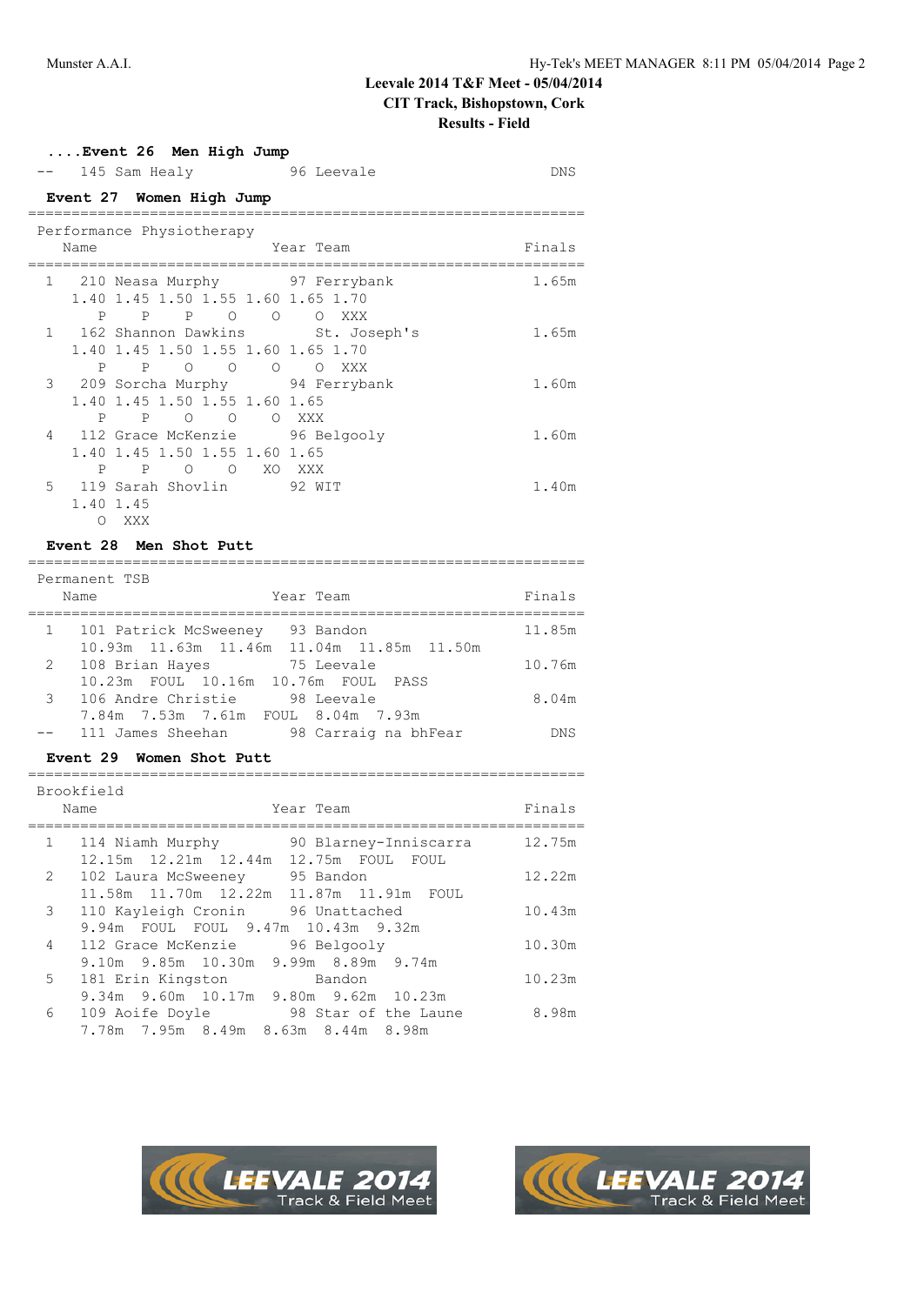### **Event 30 Men Javelin Throw**

|                | Collins Print<br>Year Team<br>Name                                                | Finals |
|----------------|-----------------------------------------------------------------------------------|--------|
| 1              | 117 Kieth Smith 91 Menapians<br>43.45m FOUL FOUL 40.04m PASS PASS                 | 43.45m |
| $\mathbf{2}$   | 217 Shane O'Neill 96 Abbey Striders<br>27.19m 39.66m 40.87m 42.65m 43.44m 42.96m  | 43.44m |
| $\mathcal{S}$  | 75 Leevale<br>108 Brian Hayes                                                     | 42.54m |
| $\overline{4}$ | 37.33m 39.31m 41.03m 42.54m 40.30m 40.05m<br>197 Pat Moore 47 Leevale             | 41.13m |
| 5              | 40.53m 39.28m 41.13m 38.12m 39.29m 38.72m<br>127 Dan Finnerty 95 Nenagh Oly       | 39.11m |
| 6              | 37.24m 39.11m 37.58m 36.27m 34.44m 38.77m<br>168 Sean Gill<br>93 Raheny Shamrocks | 37.40m |
|                | 37.40m 36.54m PASS PASS PASS PASS                                                 |        |
| 7              | Example: Leevale<br>220 David Leahy<br>FOUL 30.34m 28.21m 31.10m FOUL 29.31m      | 31.10m |

# **Event 31 Women Javelin Throw**

================================================================

|              | Collins Print         |                      |                                           |        |
|--------------|-----------------------|----------------------|-------------------------------------------|--------|
|              | Name                  |                      | Year Team                                 | Finals |
| $\mathbf{1}$ | 176 Patricia Curtin   |                      | 94 Youghal                                | 36.26m |
|              |                       | 36.26m 34.55m 36.20m | FOUL FOUL 31.58m                          |        |
|              | 2 110 Kayleigh Cronin |                      | 96 Unattached                             | 32.42m |
|              |                       | 31.49m 30.39m 32.42m | 28.95m 29.78m PASS                        |        |
| 3            |                       | 221 Lauren O'Mahoney | 97 Youghal                                | 31.62m |
|              |                       |                      | 31.53m 27.59m 27.97m 31.62m 30.65m 28.11m |        |
| 4            |                       | 119 Sarah Shovlin    | 92 WIT                                    | 20.77m |
|              |                       | 20.77m 20.65m 15.98m | FOUL PASS<br>PASS                         |        |
| 5            | 112 Grace McKenzie    |                      | 96 Belgooly                               | 20.33m |
|              |                       |                      | 16.06m 18.91m 19.78m 19.00m 20.33m 19.56m |        |

### **Event 32 Men Discus Throw**

| Year Team<br>Name                                                                                                                                                         | Finals |
|---------------------------------------------------------------------------------------------------------------------------------------------------------------------------|--------|
|                                                                                                                                                                           |        |
| 1 108 Brian Hayes<br>75 Leevale<br>26.78m  28.87m  25.30m  FOUL  29.93m  28.78m                                                                                           | 29.93m |
| 2<br>98 Carraig na bhFear<br>111 James Sheehan<br>FOUL 29.62m FOUL 28.10m 26.07m 27.78m                                                                                   | 29.62m |
| $\mathcal{R}$<br>106 Andre Christie 198 Leevale<br>18.55m FOUL FOUL 21.81m 20.63m PASS<br>$F_{\text{tanh}}$ 22 $F_{\text{tanh}}$ $\Gamma_{\text{tanh}}$ $F_{\text{tanh}}$ | 21.81m |

#### **Event 33 Women Discus Throw**

| Water Technologies                            |                                     |        |
|-----------------------------------------------|-------------------------------------|--------|
| Name                                          | Year Team                           | Finals |
| 110 Kayleigh Cronin<br>41.20m  43.60m  40.77m | 96 Unattached<br>FOUL 39.14m 41.42m | 43.60m |



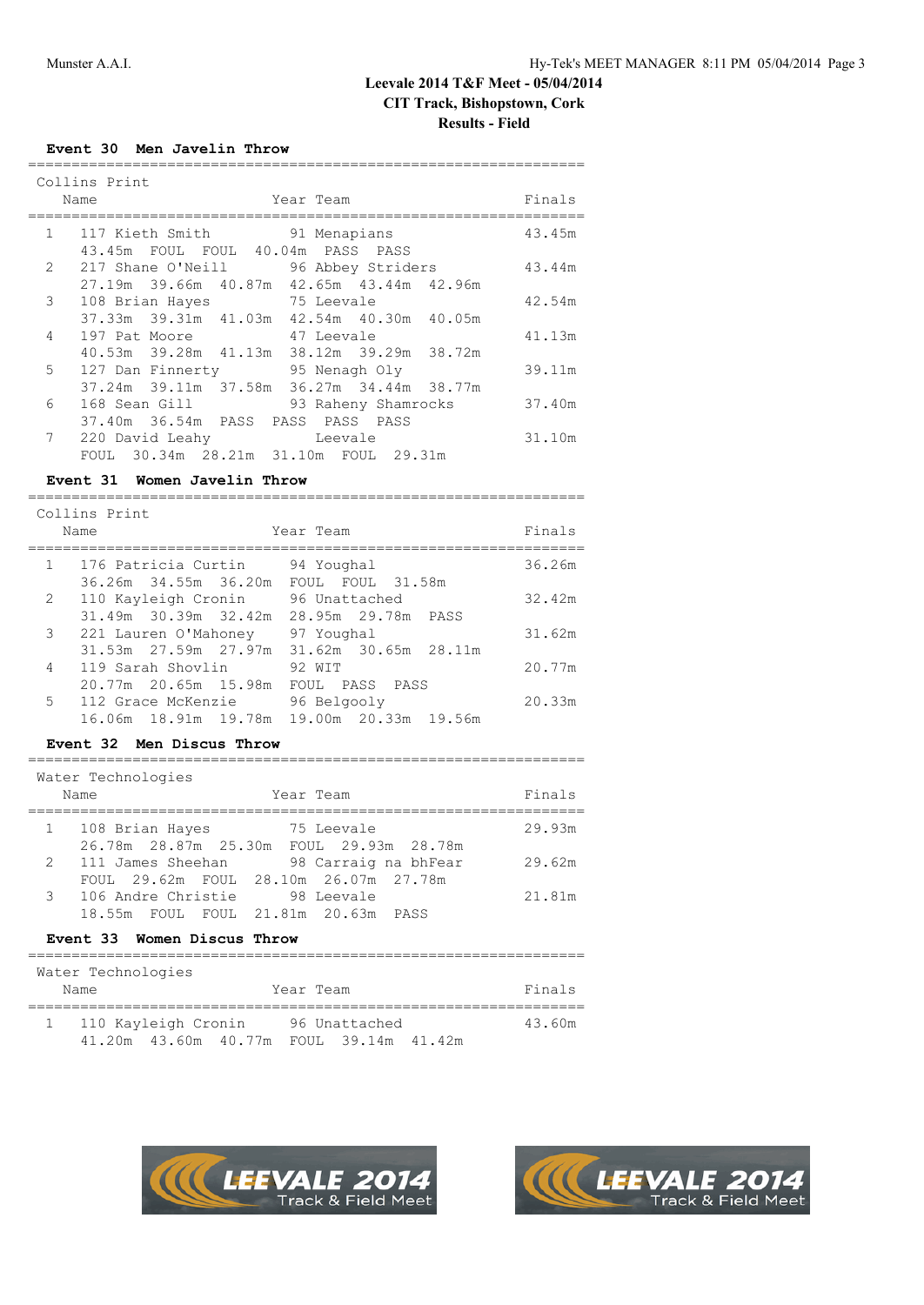### **....Event 33 Women Discus Throw**

| 2 114 Niamh Murphy                      | 90 Blarney-Inniscarra                     | 37.50m |
|-----------------------------------------|-------------------------------------------|--------|
|                                         | 35.81m 37.50m 37.16m 36.24m 36.41m 35.20m |        |
| 3 103 Kate Hickey 55 Unattached         |                                           | 33.03m |
| 29.71m 31.22m 30.75m 32.17m FOUL 33.03m |                                           |        |
| 4 109 Aoife Doyle                       | 98 Star of the Laune                      | 31.50m |
| 31.50m FOUL 26.15m 27.72m 29.17m 29.03m |                                           |        |

### **Event 34 Men Pole Vault**

| Square Deal<br>Name | Year Team                                                                                                                               | Finals |
|---------------------|-----------------------------------------------------------------------------------------------------------------------------------------|--------|
|                     | 95 Abbey Striders<br>1 146 Lee Curley<br>1,50 1,70 1,90 2,10 2,20 2,30 3,40 3,60 3,70 4,00                                              | 3.70m  |
| P                   | $\bigcirc$<br>P<br>P P XXO<br>$\Omega$<br>P.<br>XO<br>XXX<br>2 140 David Ryan<br>00 Moycarkey Coolcroo<br>1,50 1,70 1,90 2,10 2,20 2,30 | 2.20m  |
| ∩                   | $\bigcirc$<br>XXO<br>$\bigcirc$<br><b>XXP</b><br>XXX<br>3 139 Daniel Ryan<br>99 Moycarkey Coolcroo<br>1.50 1.70 1.90 2.10<br>∩<br>XXX   | 1.90m  |

# **Event 35 Women Pole Vault**

| Square Deal<br>Name<br>Year Team |   |                                 |                                         |       |  |
|----------------------------------|---|---------------------------------|-----------------------------------------|-------|--|
|                                  |   |                                 |                                         |       |  |
| $\mathbf{1}$                     |   | 118 Laura Cussen 98 Old Abbey   |                                         | 2.40m |  |
|                                  |   |                                 | 1.50 1.70 1.90 2.10 2.20 2.30 2.40 2.50 |       |  |
|                                  | ∩ | $\Omega$<br>$\Omega$<br>$\circ$ | XO.<br>XXX<br>$\Omega$<br>∩             |       |  |
|                                  |   | 2 113 Ellen Larkin              | 98 Emerald                              | 2.20m |  |
|                                  |   | 1,50 1,70 1,90 2,10 2,20 2,30   |                                         |       |  |
|                                  | ∩ | $\Omega$<br>∩<br>∩              | XXO<br>XXX                              |       |  |
|                                  |   | 3 128 Aoife Tierney             | 98 Nenagh Oly                           | 1.90m |  |
|                                  |   | 1.50 1.70 1.90 2.10             |                                         |       |  |
|                                  | ∩ | XXX<br>∩<br>O                   |                                         |       |  |
| 4                                |   | 105 Carla Hicks                 | 99 Bandon                               | 1.70m |  |
|                                  |   | 1.50 1.70 1.90                  |                                         |       |  |
|                                  |   | XXX                             |                                         |       |  |

### **Event 36 Men Hammer Throw**

|               | Cork Athletics<br>Year Team<br>Name                                                | Finals |
|---------------|------------------------------------------------------------------------------------|--------|
| $\mathbf{1}$  | 101 Patrick McSweeney 93 Bandon<br>FOUL FOUL 41.99m 41.19m 43.32m<br>FOUL.         | 43.32m |
| 2             | 107 James Heffernan<br>94 Leevale<br>33.32m 36.60m 35.65m 36.12m 35.66m 37.19m     | 37.19m |
| $\mathcal{B}$ | 106 Andre Christie<br>98 Leevale<br>29.83m  29.59m  32.00m  32.32m  33.58m  35.36m | 35.36m |
| 4             | 108 Brian Hayes<br>75 Leevale<br>FOUL 32.74m FOUL 30.37m 33.32m FOUL               | 33.32m |